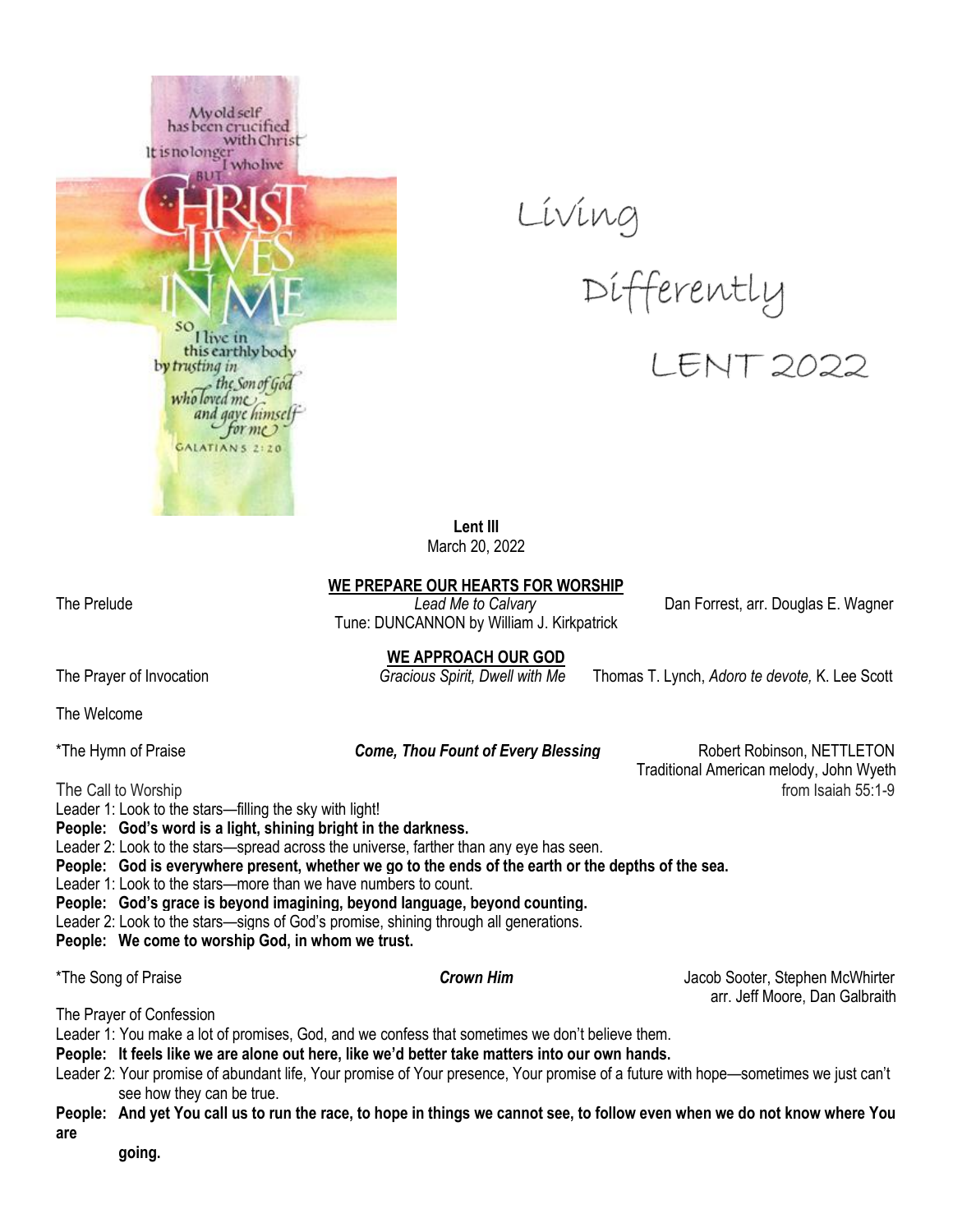Leader 1: Forgive us, O God, for our insistence on certainty.

**People: Your faithfulness reaches to the skies, beyond what we can imagine. Forgive our fearful hearts, our unwillingness to go into places we don't know, our idolatry of self-reliance.**

Leader 2: Reveal to us again Your loving presence,

**People: that we may grow to reflect Your faithfulness. This we pray in Jesus' name. Amen.**

| The Words of Assurance                                                                                      |                                                                                                                                 | Psalm 27                                                                                                  |
|-------------------------------------------------------------------------------------------------------------|---------------------------------------------------------------------------------------------------------------------------------|-----------------------------------------------------------------------------------------------------------|
| *The Song of Assurance                                                                                      | <b>Christ the Sure and Steady Anchor</b>                                                                                        | Matt Boswell, Matt Papa                                                                                   |
| <b>WE HEAR GOD'S WORD</b>                                                                                   |                                                                                                                                 |                                                                                                           |
| The Prayer for Illumination                                                                                 |                                                                                                                                 |                                                                                                           |
| The Scripture Lesson<br>Leader: This is the Word of the Lord<br>People: Thanks be to God.                   |                                                                                                                                 | Luke 13:31-35                                                                                             |
| The Message                                                                                                 | "Living Differently: Letting Go of Our Fears"                                                                                   |                                                                                                           |
| The Prayer of Thanksgiving, Intercession and the Lord's Prayer                                              |                                                                                                                                 |                                                                                                           |
| The Offering of Our Tithes and Gifts                                                                        | <b>WE RESPOND TO GOD'S GOODNESS</b>                                                                                             |                                                                                                           |
| The Offertory Prayer                                                                                        |                                                                                                                                 |                                                                                                           |
| The Offertory Hymn                                                                                          | <b>Be Thou My Vision</b>                                                                                                        | Traditional Irish hymn & melody, SLANE<br>tr. Mary E. Byrne, vers. Eleanor H. Hull, arr. Donald P. Hustad |
| The News of the Church Alive                                                                                | (Please sign and pass the friendship registers.)                                                                                |                                                                                                           |
| *The Sending Song                                                                                           | You Keep Hope Alive                                                                                                             | Jon Reddick, Jess Cates, Anthony Skinner                                                                  |
| *The Benediction                                                                                            |                                                                                                                                 |                                                                                                           |
| *The Postlude                                                                                               | <b>Trumpet Tune</b>                                                                                                             | Jerry McCrory                                                                                             |
| *All who are able, please stand                                                                             |                                                                                                                                 |                                                                                                           |
| Bulletin & Screen Image: Galatians 2:20 © Timothy R. Botts / Eyekons<br>Team                                | Worship Leaders: Preaching - Jeff Watson; Liturgists - Kevin Meyer, Emily Nisper; Organist - Beth Sweers; Chancel Choir; Praise |                                                                                                           |
| Please follow our church social media pages:<br>Instagram: frcgrandville<br>Facebook: First Reformed Church |                                                                                                                                 |                                                                                                           |
| <b>Stewardship Update:</b><br>March 6 Collection Plate<br>Online Giving:<br>Total Offering:                 | \$14,049.00<br>6,226.00<br>\$<br>\$<br>20,275.00                                                                                |                                                                                                           |
| Average weekly offering needed<br>to make 2022 budget<br>2022 Annual budget<br>Text to Give - 616-208-4301  | \$18,258.00<br>\$949,429.00                                                                                                     |                                                                                                           |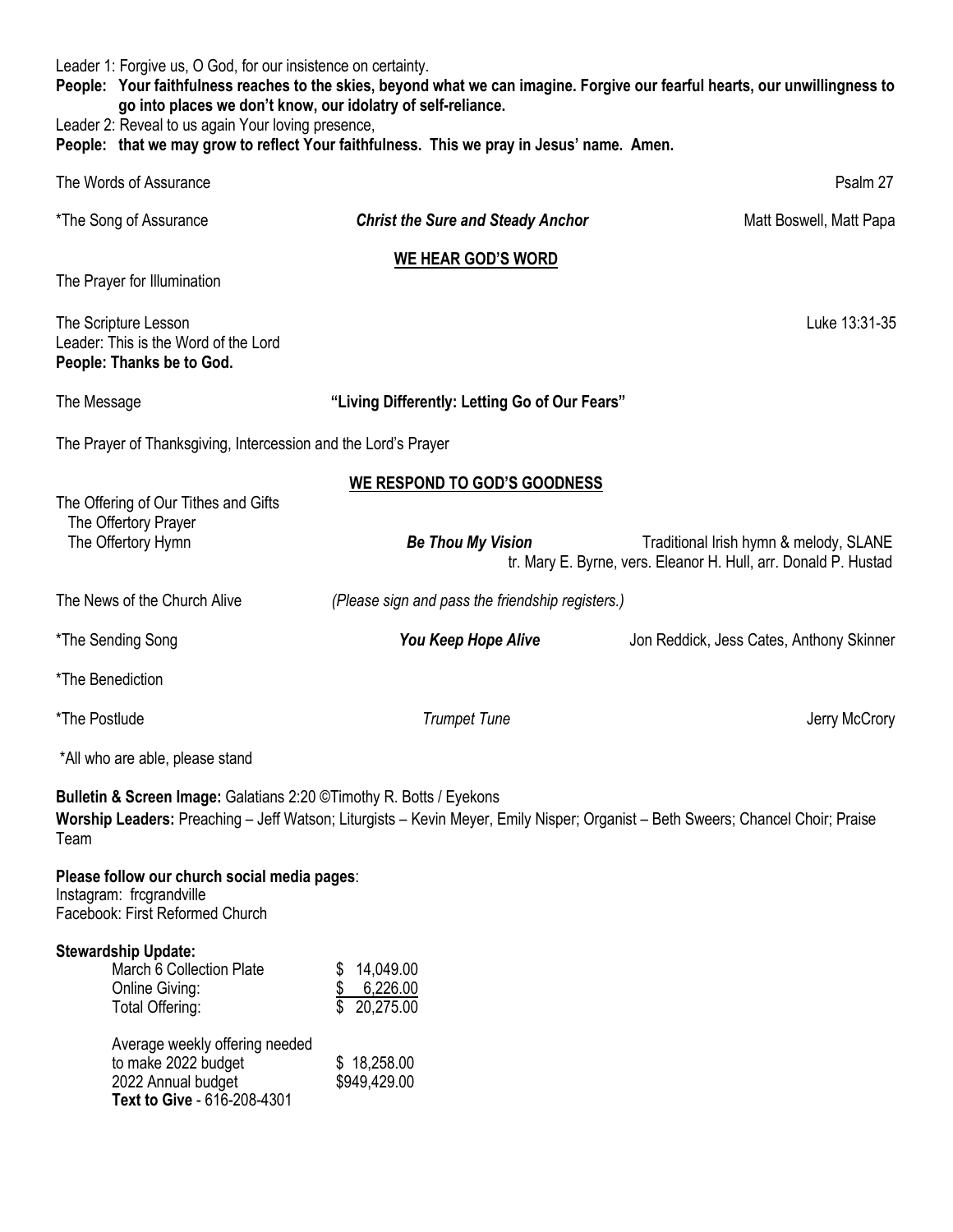### **A Reminder from the Deacons:**

Members who have picked up their 2022 offering envelopes may have noticed that there is an envelope included for Reformed Church in America assessments. Each year, our church pays approximately \$100 per confessing member to the denomination in assessments. If you would like to help our congregation offset these costs, your gifts are welcome at any time using that envelope. Thank you for your continued support.

## **TODAY'S HAPPENINGS**

### **Sunday Children's Programming Schedule:**

**3rd, 4th and 5th Sunday of the month**:

Nursery ages - can be dropped off in the nursery when you arrive & picked up after the worship service. Ages 3 years – Kindergarten can be dropped off in room #113 South when you arrive and picked up after the worship service. 1st Grade-5th Grade can be dropped off in the downstairs Assembly Room AFTER the worship service & picked up at 11:30 am

**Middle School** (6th - 8th grades) & **High School** (9th - 12th grades) **Bible study** meets in the Youth Lounge following worship. Donuts provided.

**Middle School youth group** meets on Sundays from 4:00pm - 5:30pm in the Youth gym.

**High School youth group** meets on Sundays from 6:30pm - 8:00pm in the Youth gym

#### **YOUTH HAPPENINGS**

Young Life (9<sup>th</sup>-12<sup>th</sup> grade) – meets Monday, March 21, at 7:27pm at church. Questions? Contact Jon Hull at [jon@firstgrandville.org](mailto:jon@firstgrandville.org) or 517-803-5686.

WyldLife (7<sup>th</sup>-8<sup>th</sup> grade) – Meets the 1<sup>st</sup> & 3<sup>rd</sup> Tuesdays of the month in the Family Life Center. Contact Paige Corfixsen – 616-710-0865 or Emma Kukla – 616-666-4811 with questions.

### **Youth Mission Trip fundraisers:**

**Pop can drive** - There will be a labeled trash can in the Youth Lounge all year for you to drop off your empty cans.

**Maple Tree Preschool Registration** - Preschool registration for 2022-2023 has begun! If you know of a family looking for a preschool, please have them check out [www.mapletreepreschool.org](http://www.mapletreepreschool.org/) and [Maple Tree Preschool's](https://www.facebook.com/Maple-Tree-Preschool-107534002642706) Facebook page.

**College Scholarships:** Scholarship forms are available in the office (on the shelf under the mailboxes) or online. These are for anyone who is a member of church and going to college in Fall 2022. They are due in the office no later than **Friday, April 8, at noon.**

## **OTHER HAPPENINGS**

**Anna Circle** – meets the 2<sup>nd</sup> and 4<sup>th</sup> Tuesdays of the month from 9:30am – 11:00am in the upstairs small adult ed room. We are studying the book *No Offense* by Craig Groeschel.

**Esther Circle** – meets the 1<sup>st</sup> Tuesday of the month at 9:30am in the upstairs adult ed room. We are studying the Twenty Third Psalm.

**Men's Bible Study** meets on the second and fourth Thursday of each month at 2:30 PM. We meet at Marge's Donut Den, 1751 28th St., Wyoming, MI. Our leaders are David Bast and Mark Davis. All are welcome!

**Bells of Joy –** Tuesdays, 6:30pm

**Chancel Choir** – Wednesdays, 7:00 – 8:00pm

**FOCUS** – Wednesday, March 23 – Shepherd pie dinner begins at 5:30 PM. This will be the last FOCUS night until Fall. Covid protocols are in place. Classes for kids and adults begin at 6:30pm. Chancel choir meets from 7:00-8:00pm. The adult ed class (taught by Pastor Bud) titled "**G**O **E**AT **P**OP **C**ORN" (a study of Galatians, Ephesians, Philippians, and Colossians) starts at 6:30 PM.

## **LOOKING AHEAD**

**Memorial Easter Plants –** We will purchase potted spring flowers to decorate the church for our Easter worship celebration. You are welcome to donate a \$15 spring plant in memory of a relative or friend or in thanksgiving for a friend or relative. Their name will be listed in the Easter worship bulletin. There are forms available at the Sign Up Center, Welcome Desk and the Office to fill out and submit to the office along with \$15 per plant by March 27. After the Easter service, please take your plant home.